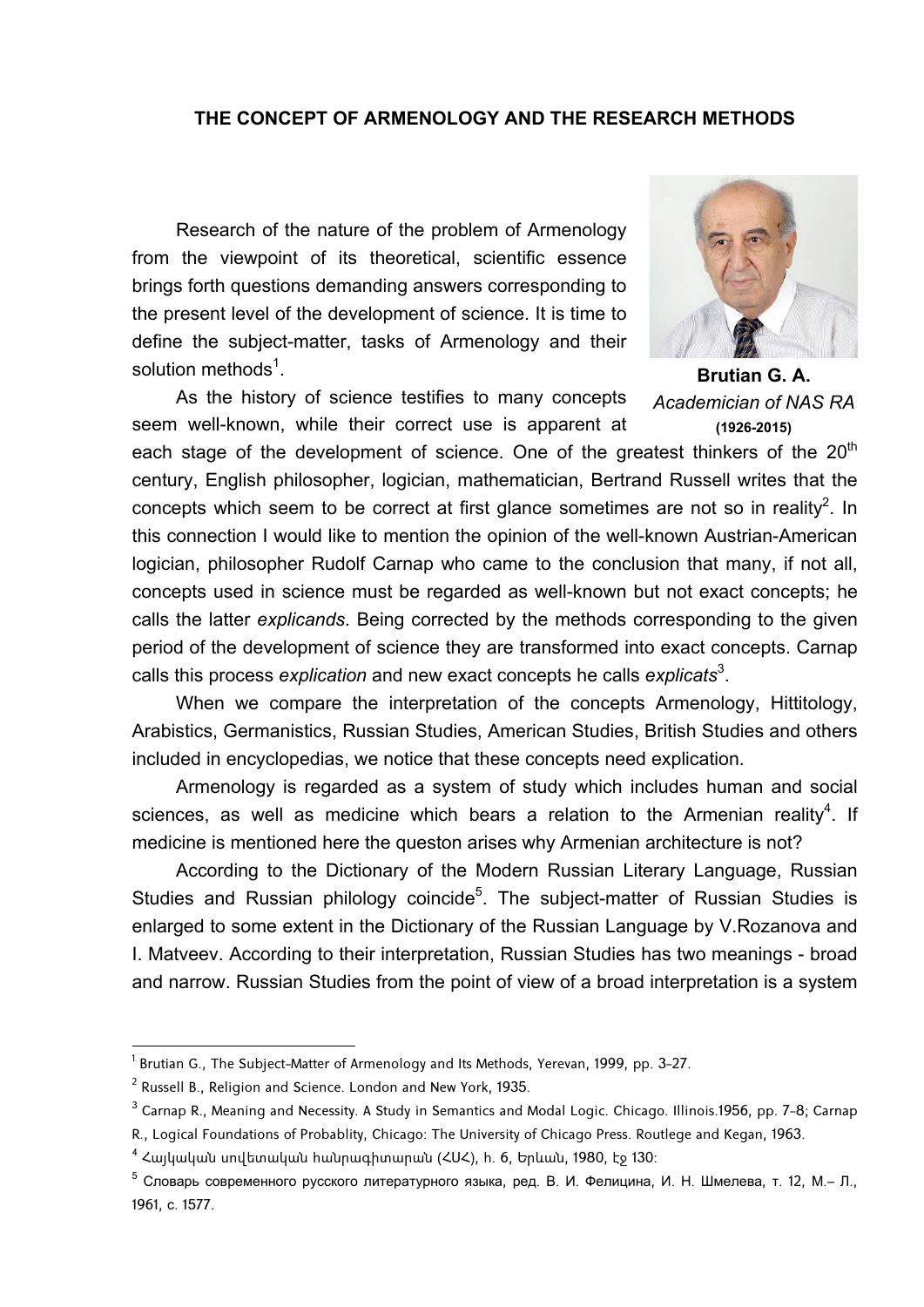of science which studies the Russian language and culture; meanwhile, from the point of view of a narrower interpretation, it again coincides with Russian philology<sup>6</sup>.

Germanistics, according to the multi-volume Dictionary of the Modern Russian Literary Language, studies the language, literature and culture of the German people<sup>7</sup>.

Arabistics is also interpreted in broad and narrow senses. Arabistics in a broad sense is a system of study of the social life in its various aspects (manifestations) of the Arabic countries and people. Arabistics in the narrow sense refers to the study of the history, language and literature of the Arabic people<sup>8</sup>.

Published by Johns Hopkins University Press for the American Studies Association (ASA) the *Encyclopedia of American Studies* covers the history, philosophy, arts, and cultures of the United States in relation to the world, from pre-colonial days to the present, from various perspectives and the global American Studies movement<sup>9</sup>.

It is noted that," British Studies is the academic study of Britain - its culture, geography and history"<sup>10</sup>.

According to the Armenian Encyclopedia, Hittitology studies the language, culture and history of the Hittite and Luvian people, who lived in the 2nd millennium B. C. in Asia Minor<sup>11</sup>.

Significant differences are available in these explanations. Meanwhile it is interesting to approach the discussed problems from the point of view of a scientific criterion. The subject-matter of science from the methodological point of view is defined by the object of its study. It is possible to say in this sense that the object of Armenian Studies is the Armenian reality. In other words, the Armenian reality is the object language of Armenology.

But let us consider such a situation. We construct on the basis of the semantics and syntax of the Armenian language a model with the help of which we interpret some

<sup>6</sup> Словарь русского языка, ред. Розанова В. В., Матвеев, И. И., т. 3. М., 1959, с. 981.

<sup>7</sup> Словарь современного русского литературного языка, ред.Бархударов С. Г., т. 3. М.-Л., 1954, с. 78.

 $8$  Советская историческая энциклопедия, ред. Жуков Е. М., т. 1, М., 1961, с. 667.

<sup>&</sup>lt;sup>9</sup> http://eas-ref.press.jhu.edu/

 $10$  https://en.wikipedia.org/wiki/British studies According to an article in "The Guardian", "British studies is, of course, a field that doesn't exist in the UK. "It is a weird thing, but no one in Britain knows what British studies is," says James Vernon, a Briton who set up the Centre for British Studies at the University of California, Berkeley in 2003. "There is no organised curriculum or research agenda around British studies. "Britain is simply so ubiquitously studied in humanities and social sciences departments in UK institutions that an interdisciplinary field called British studies barely makes sense. This is in stark contrast to the US, which, while dogged by worries that it is overly nationalistic, has a large "American studies" field

<sup>(</sup>http://www.theguardian.com/education/2011/may/02/british-studies-american-academics)

 $11$   $20\%$ , h. 6,  $5$  44: When we compare this interpretation with the explanation given in the Soviet Historical Encyclopedia, we notice that the latter narrows the subject-matter of Hittitology: "Hittitology is a complex science which studies the history and culture of the Hittite Kingdom" (Советская историческая энциклопедия, ред. Жуков Е. М., т. 15, М., 1974, с. 575).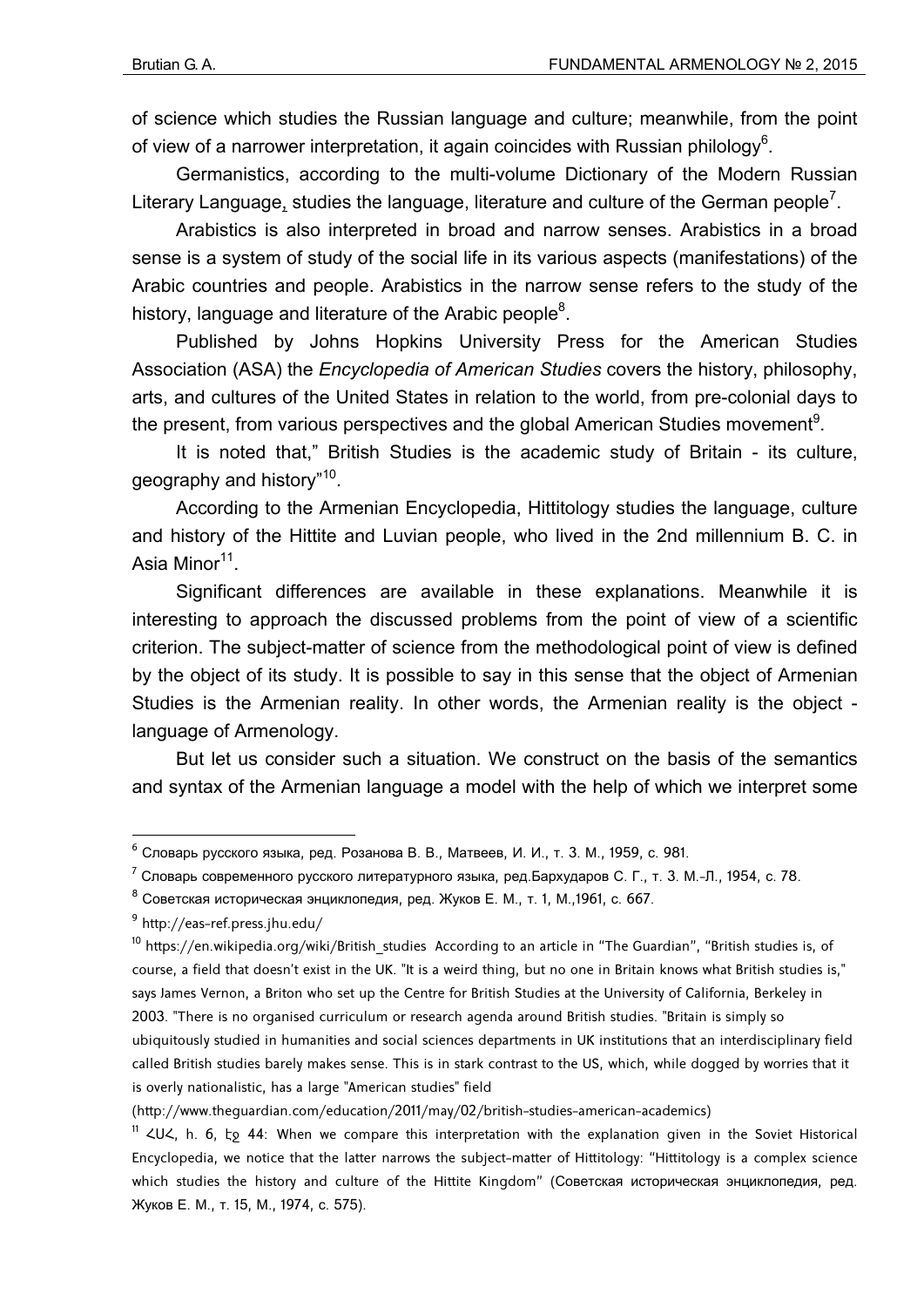unknown aspects of the language of the Basques. It is well-known that such constructions belong to metascience. May we say that such an investigation has an Armenological character? The answer must be negative if we consider the question from the viewpoint of the object-language. Meanwhile, of course, it belongs to Armenology from the viewpoint of metascience. We must fix the interinfluence of the object-language and metalanguage in the process of the creation of the theory, if we use Nils Bohr's principle of complementarity in its methodological sense<sup>12</sup>. So, we can come to the conclusion that in the case discussed here the scientific result of this process will belong both to Basque Studies as well as to Armenian Studies.

So, we can conclude that Armenology is a science the object of which is the specificity of the Armenian reality, or it studies a metalanguage on the basis of Armenian language and culture to solve some other similar problems.

I should like to consider the definition of Armenology as a proposal which remains merely a working hypothesis. It is accepted that there can be new additional arguments for its use. If it is refused, then there is a need for a new definition. So, probably it would be useful for Armenology. There is undoubtedly one thing: Armenology as a science on the modem stage of its development must answer, first of all, the question "what is Armenology" and hence must be defined.

Bertrand Russell is quite right when he writes that if we want philosophy to be true research, it must define its own subject-matter and reach results which other sciences can neither prove nor refute<sup>13</sup>. This equally concerns any science, including Armenology.

Let us compare some other definitions of studies like Armenology, particularly the definition of Germanistics and Hittitology. "Germanistics, Pertaining to the study of Germanic philology and antiquities<sup>"14</sup>. If we compare this definition with Armenistics we can notice that Germanistics has a narrower domain of investigation. As we mentioned above, Hittitology is a complex of sciences which studies the history and culture of the Hittite Kingdom. Although it is possible to continue our comparison, it seems to me that what has been said is enough to come to the conclusion that there is no possible unification of the definitions of Armenolgy, Hittitology, Germanistics, etc.

The nature and specificity of each science reflects the peculiarity of the matter under investigation. If we are studying, for example, ancient people who have not reached till the present day and we know only a little information about them, then the science of those people can include their entire spiritual and material culture. But when

<sup>&</sup>lt;sup>12</sup> Bohr N., Atomic Physics and Human Knowledge. New York: John Wiley and Sons, Inc. 1958; Moore R., Niels Bohr. The Man and the Scientist. London: Hodder and Stoughton, 1967; Brutian G., Methodological Aspects of the Principle of Complementarity. Yerevan, 1974.

<sup>&</sup>lt;sup>13</sup> Russell B., Religion and Science.

<sup>&</sup>lt;sup>14</sup> The Oxford Enalish Dictionary, vol. IV, London: Oxford University Press, 1961, G132.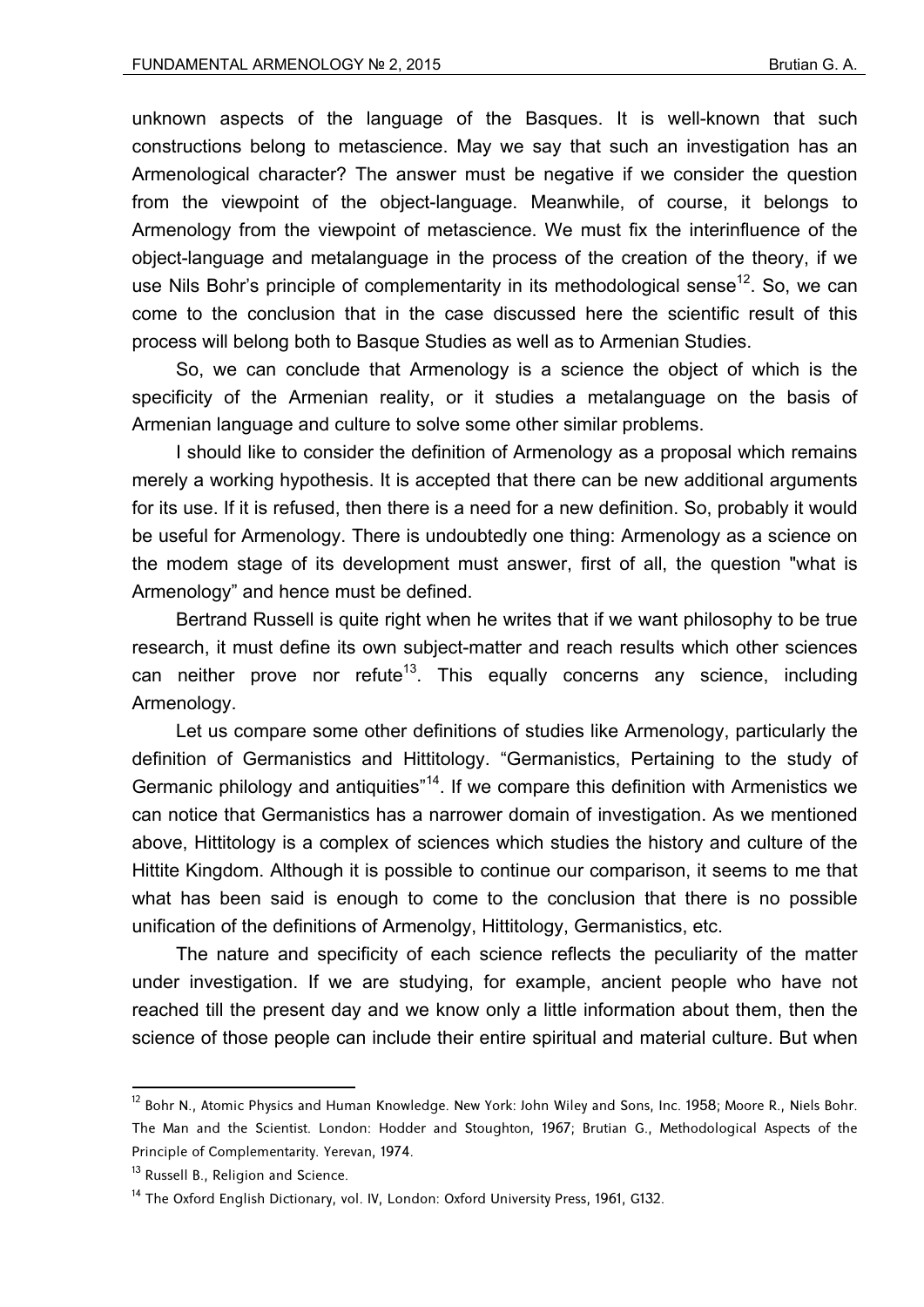we consider a people who are current and well-known, then it would be wrong to choose a special science or a system of science for such people as a whole.

Germanistics in this sense must be different from Hittitology, even to a considerable extent. It is not chance that some Germanists identify Germanistics with German philology. Intermediate variants are possible between those two extreme cases. It depends on the matter being investigated.

It is also important to know the aims of the above mentioned sciences. Armenology in Armenia concentrates its attention on Armenian Studies having in mind to deepen our knowledge of that subject under investigation. Let us elucidate what Armenology is from the methodological point of view. If we want to explicate the concept of Armenology, as well as the interrelation between Armenian science and Armenology we must take into consideration the object of the research and the researcher. The author of the book "The History of Armenia", Movses Khorenatsi (the  $5<sup>th</sup>$  century) was Armenian and the subject- matter of his study was the history of the Armenians. There is no doubt that he was an Armenologist.

H.Hubschmann was a German and the matter of his research was the Armenian language; undoubtedly he was also an Armenologist. The Japanese Armenologist Nabuo Sato's aim is to introduce the Armenian reality to Japanese readers. So, his books on the grammar of the Armenian language, on the history of Armenians or the Armenian region of Artsakh and others, do not deepen our knowledge on the concrete aspects of Armenian reality, but expand the knowledge of Japanese readers concerning the Armenian people.

If we express the volumes of the concepts Armenian Science and Armenistics using Venn Diagrams, then we can notice that the relation between the volumes of these concepts can be considered not as relations of subordination, i.e. the relations between species and genus where Armenistics is a specific concept and Armenian Science is a generic concept, but as a cross-relation. It means that the volumes of the concepts Armenian Science and Armenistics partly coincide with each other. Armenology created in the Armenian reality belongs to Armenian Science.

Meanwhile Armenistics created in the English reality belongs not to Armenian Science but to EnglishScience. It is clear that the same refers to the interrelation of Armenology created also in other countries and the sciences of those countries. So, when we consider Armenian Science on one hand, and the entity of Armenology on the other hand, we can notice that these interrelations are cross-relations. The reason is that the volume of Armenian Science also includes such sciences which are created or developed in an Armenian reality but which have not the character of Armenian Studies.

Armenologists must know quite well the modern theory of the problem. Generally speaking, the history of any scientific problem is the modern theory of this problem turned upon the past in some sense. Armenology as any other science can be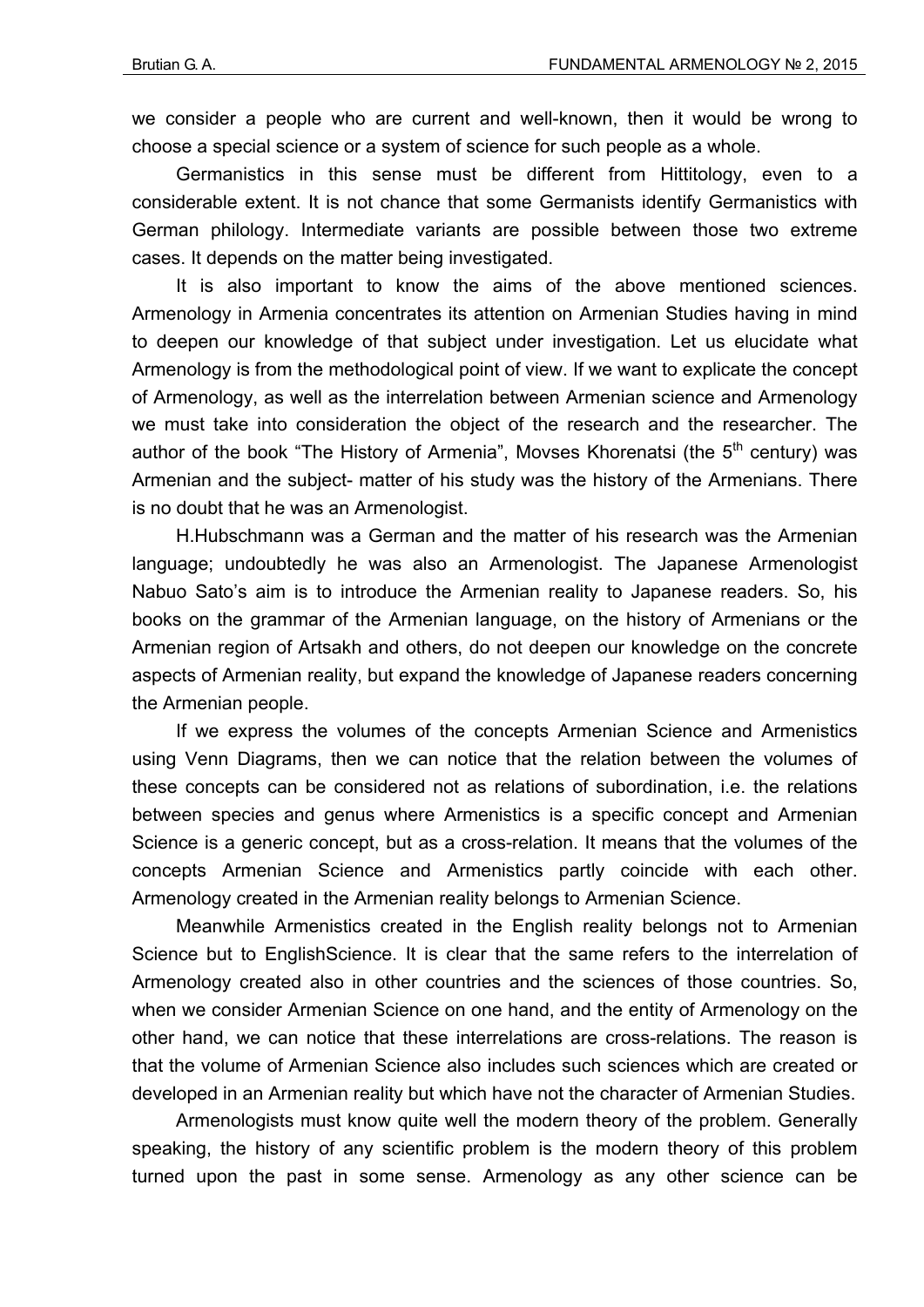introduced as a definite language with its own semantics and syntax. The semantics of the language of Armenology includes a set of concepts within Armenian Studies.

Armenology is realized as a concrete investigation into the history of the Armenian people, Armenian art, the origin and development of the Armenian language and similar problems; hence, the semantics of the language of Armenology may be constituted from different layers. It can be a layer of concepts which is characteristic for the dicussed problem and a layer which includes the concept reflecting the specificity of Armenology, its relation to other sciences and the methods of investigation within Armenian Studies. It may also include other layers of concepts which can be useful for the realization of Armenian Studies. It is obvious that the semantics of the language of Armenology may be of a heterogenous character. These circumstances are determined by the specificity of the subject-matter of Armenology.

The syntax of the language of Armenology includes those means of scientific investigation which are necessary for the derivation of any conclusions from the given premises. The means and methods may be of a methodological, logical or rhetorical character. The description of the elements of the syntax of the language of Armenology and its classification is a matter of special research.

It is necessary, first of all, to notice that the syntax of the language of Armenology is determined by the specificities of the subject-matter of Armenology. The theory of science and the methods of its investigation must be in a synchronic relation.

It must also be noted that an Armenologist chooses from the set of methodologies those ways which serve the realization of the given investigation in the best way. Let us mention some methods which are most characteristic of Armenian Studies.

# Historical-comparative method

This method has a wide application in Armenian (and not only in Armenian) investigations which deal with historical matters. The importance of this method can be explained in that the investigations concerning the past in the sphere of Armenology are much greater than the investigations concerning the present. We can mention *comparativism* as a special case of the historical-camparative method. When we use these methods the comparison of the sources, manuscipts, etc. acquire a great significance. The historical-comparative method can indeed reach scientific results only when we respect the necessary conditions of its use.

#### Hermeneutics as a method of Armenian Studies

Hermeneutics as a method has a large following in different sciences. It is especially used in Armenian Studies. Irrespective of the explanations of the nature of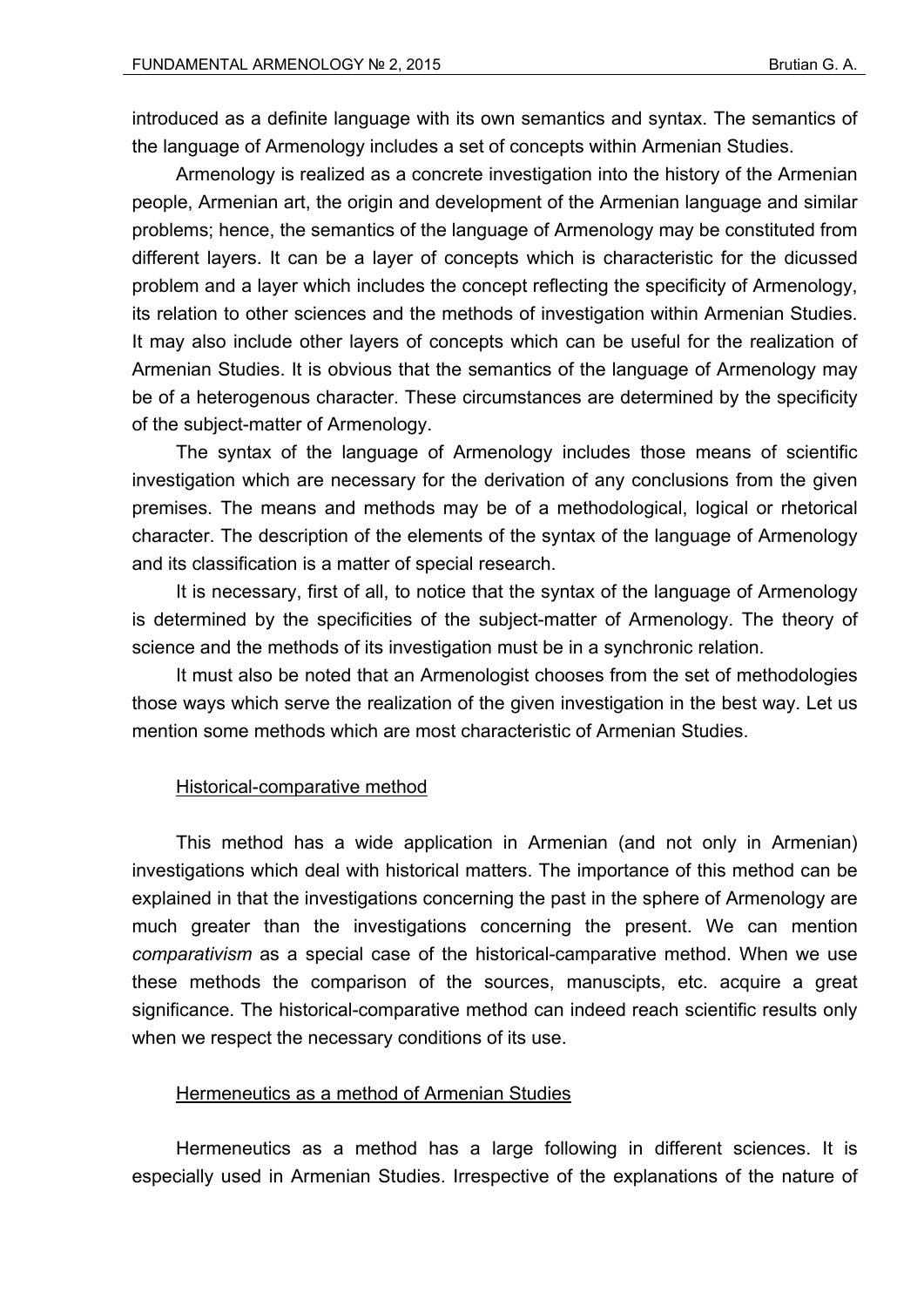hermeneutics, it is nothing but the interpretation of the text. The main field of Armenian Studies is the interpretation of old Armenian texts; hence, mastering the methods of hermeneutics (these methods are also called an art) is one of the main tasks of Armenologists. The different understandings and consequently different interpretations are often based on manuscripts which have been rewritten many times in different periods of history and which concern the same question written by the same author. It is a very difficult task for researchers to unify the interpretation of the key concepts of a text. The explication of the semantics of texts, especially of old manuscripts, becomes more difficult when we have in mind that the words have their own life, birth and death. The meaning of words changes during their life. The question "What does the author mean using a word" becomes an eternal question.

# Contextual and Subtextual Analysis as a Way of Interpreting a Text

The exact understanding of the semantics of the word is the analysis of its meaning in context. No dictionary, even of an encyclopedic nature, can be more useful to interpret the text, than the explication of the meaning of the word (and sentence) with the help of its context. But even context analysis sometimes is not sufficient to discover the exact meaning of the concept. That is why the act of explication also includes subtextual analysis. In this case, we take into consideration not only what is written together with its surroundings (context), but also what is supposed, understood, and concluded from what is not written between the lines (subtext).

The discovery of the subtext is more complicated than the interpretation of the context. Each contextual meaning can have more than one subtextual meaning. One of the important tasks of the interpreter is to reach the exact possible interpretation of exact meanings of words with the help of system analysis.

# Translation as a research method

One of the important ways to analyze the text is the comparison of the translation with the original as well as the comparison of different translations of the same original with each other. The translation must be understood both from the philological point of view and the logical-methodological point of view. The translation in the philological sense gives us an opportunity to discover the exact meaning of the words of the original text, to understand their explicit, hidden meaning. Finally, it is a fixation of the senses and meanings of the sets of words which essentially promote the understanding of the text. The knowledge of languages and first of all, the knowledge of the language of the original under consideration, has a great significance for the solution of the task mentioned above.